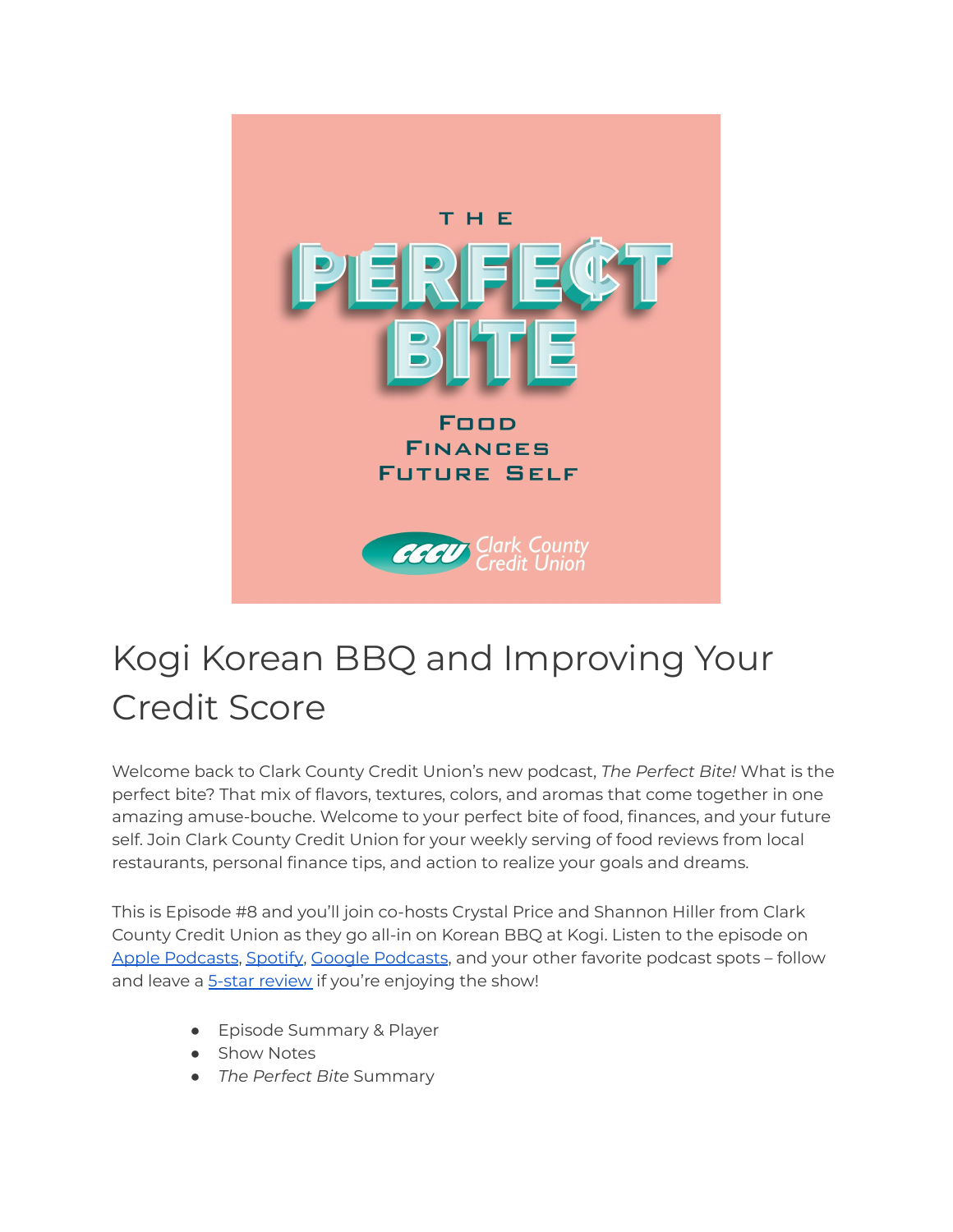## *The Perfect Bite* **Episode #8: Kogi Korean BBQ and Improving Your Credit Score**

In this eighth bite, join co-hosts Crystal Price and Shannon Hiller from Clark County Credit Union as they go all-in on Korean BBQ at Kogi, share tips for improving your credit score, and dive into gift-giving without breaking the bank. You'll learn the tastiest hot pots, biggest credit no-nos, and whether it's okay to regift. This episode covers everything from delicious treats to valuable finance insights. Here's a small sample of what you will hear in this episode:

- How was Kogi?
- Has Shannon tried Korean BBQ?
- What are hot pots?
- How do you improve your credit score?
- Where can you get a credit report?
- Why shouldn't you take your credit balance all the way to zero?
- How many types of credit should you have?
- Has Shannon ever regifted?

Learn more at [CCCULV.org](https://www.ccculv.org/) and check out the financial resources at [CUinsight.com.](https://www.cuinsight.com/)

Check out the episode and show notes below for much more detail.

<iframe allow="autoplay \*; encrypted-media \*; fullscreen \*" frameborder="0" height="175" style="width:100%;max-width:660px;overflow:hidden;background:transparent;" sandbox="allow-forms allow-popups allow-same-origin allow-scripts allow-storage-access-by-user-activation allow-top-navigation-by-user-activation" src="https://embed.podcasts.apple.com/us/podcast/kogi-korean-bbq-and-improving-you r-credit-score/id1604656448?i=1000550516925"></iframe>

### **Show Notes**

- **Kogi Korean BBQ and Improving Your Credit Score**
	- [0:10] ] Welcome to *The [Perfect](https://www.ccculv.org/) Bite*
	- [0:24] Learn more at [CCCULV.org](https://www.ccculv.org/) and check out the financial resources at **[CUinsight.com](https://www.cuinsight.com/)**
	- [0:30] [Crystal](https://www.ccculv.org/Our-Mission.aspx) Price, [Shannon](https://www.ccculv.org/Our-Mission.aspx) Hiller
	- **○ Food: Kogi**
	- [1:15] [Kogi](https://www.yelp.com/biz/kogi-korean-bbq-and-seafood-hotpot-las-vegas)
	- [1:23] Has Shannon tried Korean BBQ?
	- [1:48] [Hot](https://www.yelp.com/biz/kogi-korean-bbq-and-seafood-hotpot-las-vegas) Pot
	- [1:53] [TikTok](https://www.tiktok.com/discover/vegas-foodie?lang=en)